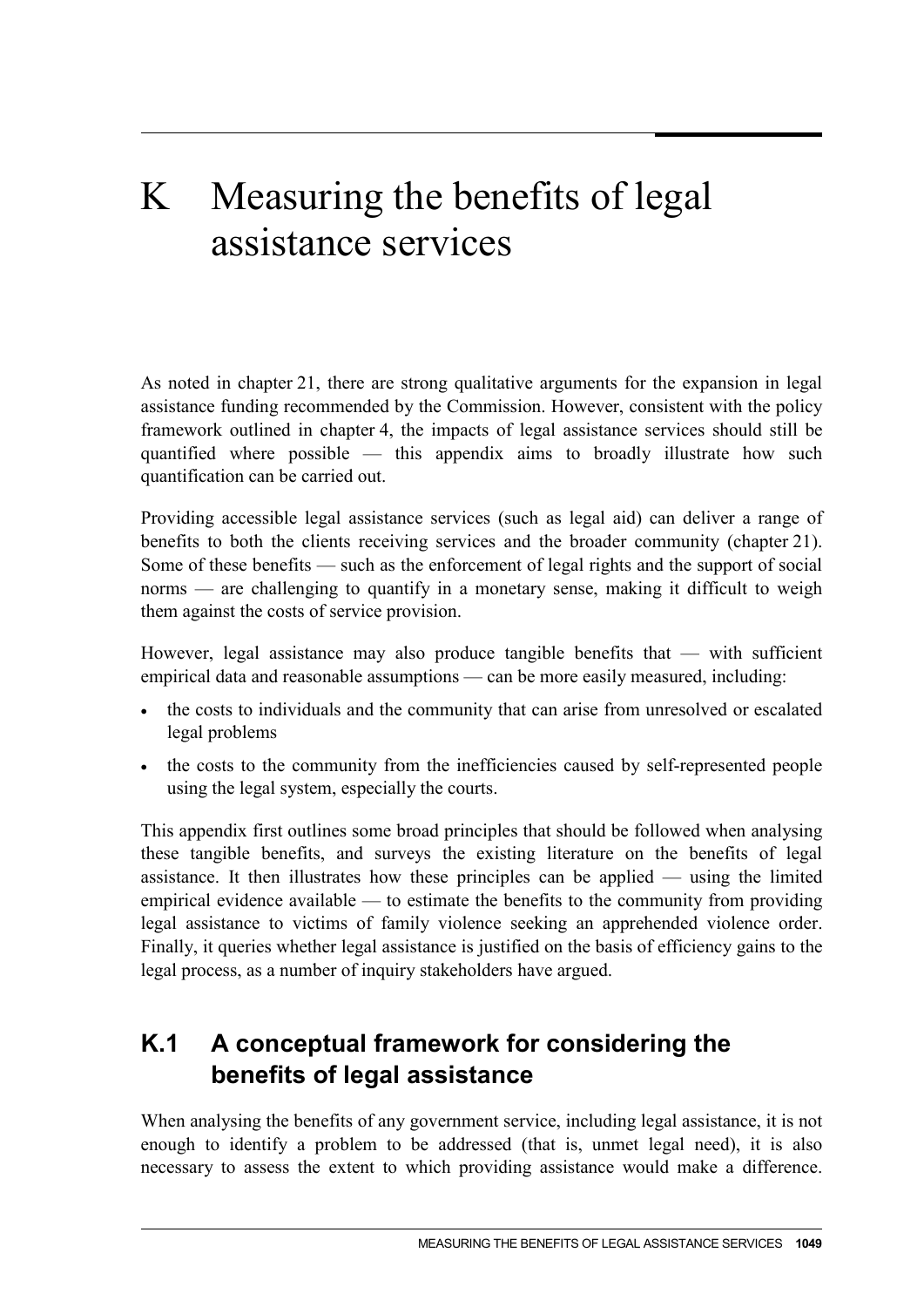Conceptually, that involves comparing the ex-post outcomes from assistance with what would have happened in its absence (the 'counterfactual').

Such an assessment can be challenging with even the best approaches (such as randomised control trials), but it is particularly difficult in the legal assistance sector, where providers have usually not captured data on outcomes that are fit for the purposes of objective evaluation.

When attempting to estimate the benefits of legal assistance, researchers need to be mindful of a number of questions, including:

- what would happen to an individual if legal assistance were not provided?
- how much does receiving assistance affect the legal outcome of a case?
- does obtaining a favourable legal outcome avoid adverse outcomes in the client's life 'outside the court room'?
- what are the costs of these adverse outcomes that are avoided?

#### What would happen to individuals without assistance?

An important step in estimating the benefits associated with providing a service is identifying the scenarios that would be likely to occur if the service were not provided.

In the case of legal assistance, there are a number of possible outcomes that could arise if an individual were not provided with assistance, including:

- no action being taken, leaving the legal problem unresolved, with the potential to escalate
- the individual taking steps to solve the legal problem without assistance
- the individual acquiring legal representation from the private market
- the legal problem being resolved (or not pursued further) by the other party.

The choice of counterfactuals will have a crucial impact on any estimate of benefits. For example, analysis based on the assumption that an individual will never act on a legal problem without legal assistance may substantially overestimate the benefits of such assistance. Conversely, assuming that legal problems will always go away on their own could significantly underestimate the benefits. The appropriate assumptions can vary depending on the demographics of those with a legal problem and the nature or severity of the legal problem itself.

Previous studies into the benefits of legal assistance have adopted various approaches to choosing counterfactuals. In some studies, a single, consistent outcome is assumed to arise. For example, in estimating the benefits of providing legal assistance in family law matters, PricewaterhouseCoopers (2009) assumed that all parties without access to legal representation or family dispute resolution services would go to court as self-represented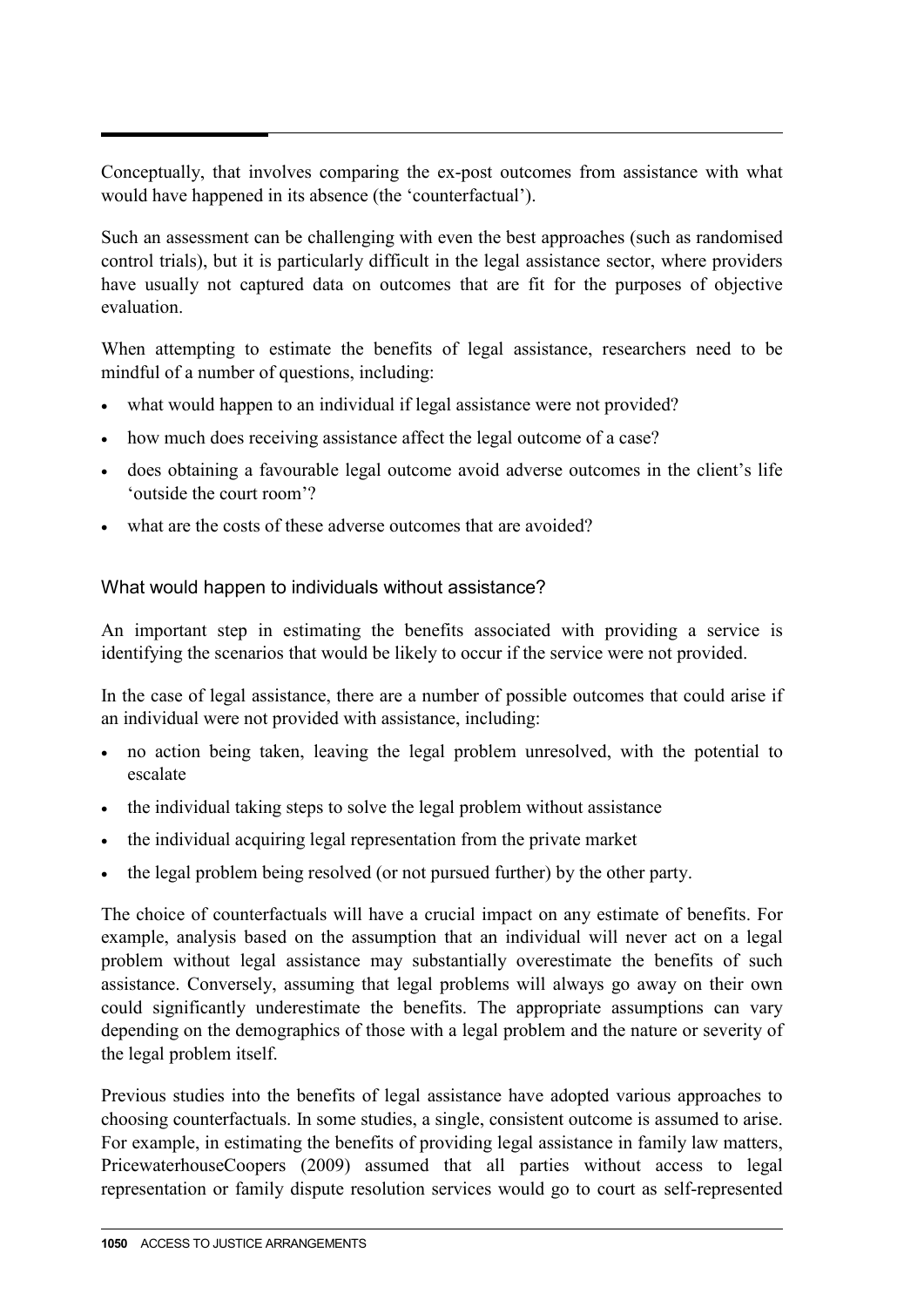litigants. This approach has the benefit of minimising the number of subjective assumptions that must be made. A downside to this approach is that it may not accurately account for differences in behaviours and outcomes between a wide range of parties — for example, some people may decide not to initiate court proceedings in the absence of assistance, rather than appearing as a self-represented litigant.

Other studies use a weighted set of possible counterfactuals across the population of legal assistance clients based on survey data. For example, a cost-benefit analysis undertaken by the Citizen's Advice Bureau (2010) of legal assistance in the United Kingdom used results from the UK's *Civil and Social Justice Survey* to identify the proportion of people who experience a range of adverse consequences as a result of a civil legal problem. By identifying the number of people for whom assistance would have prevented such adverse problems (see below), the benefits of legal assistance can be more accurately estimated.

In the Commission's view, acknowledging that a number of possible outcomes may arise with varying probability is a desirable approach to identify potential counterfactuals. Where possible, the relative probabilities of these outcomes should be identified from the available data and literature, and the analysis weighted accordingly. In many cases, the available data and evidence may not be able to paint a complete picture of the possible scenarios, at which point informed assumptions should be made.

In contrast, some studies do not use a consistent assumption or methodology to identify the likely counterfactual. For example, a number of inquiry stakeholders pointed to a recent cost-benefit analysis of community legal centres (CLCs) as evidence of the value of CLC services. This study estimated the benefits of legal assistance by making subjective assessments for each of a number of case studies as to what would have happened to CLC clients in the absence of legal assistance (Judith Stubbs and Associates 2012). For some cases, it appears to have been assumed by the authors that without assistance, a client's legal problems would have always remained unresolved, and that with the assistance of a CLC, that the best possible outcome is always achieved. In other cases, it is assumed that without the CLC's assistance, the client may have pursued a resolution to their problem, but via a more expensive or ineffective avenue.

The available evidence suggests that these are not a reasonable set of counterfactuals to assume. For example, the Commission has estimated, based on unpublished *LAW Survey* data, of all finalised problems examined in the *LAW Survey*, just under 20 per cent were resolved because the respondent or the other side did not pursue the matter further. Another 20 per cent of all legal problems were resolved by direct agreement between the parties, without a lawyer or someone else's help. While many of these survey respondents would not have the same characteristics as the clients of legal assistance providers, this nonetheless demonstrates that legal problems can be resolved by parties without legal assistance. It therefore may be unreasonable to assume that without legal assistance, a legal problem would certainly have remained unresolved.

Further, the report by Judith Stubbs and Associates (2012) generally appears to assume that without assistance, clients' legal problems would escalate further, often to what could be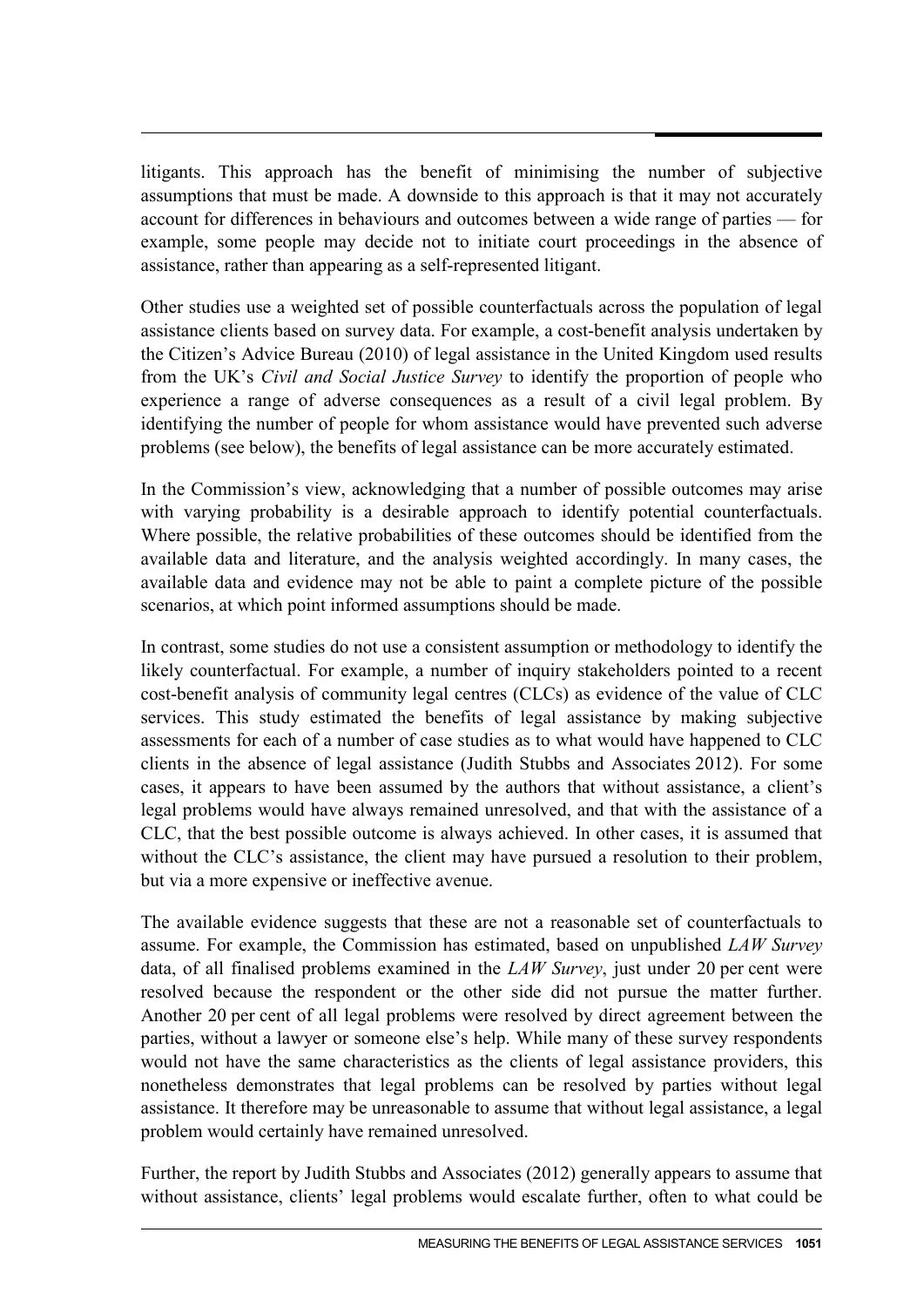described as a 'worst case scenario'. No attempt is made within the analysis to account for the possibility that such a scenario may not have occurred. For example, in matters involving violence intervention orders, the study assumes that any intervention order sought would require enforcement comprising a police response and a custodial sentence, costing a total of \$3350. In some cases involving violence, it was also assumed that without a CLC's assistance, an individual would have required state care costing more than \$1 million. The result is a very high estimated benefit-cost ratio of 18:1.

While some stakeholders described this estimated ratio as conservative (NACLC, sub. 91 and sub. DR268; Community Legal Centres Tasmania, sub DR294), in the Commission's view the estimated benefits of many of the case studies represent the most optimistic interpretation of the value of these services. Such 'optimism bias' is a common problem in cost-benefit analysis, as noted in the Department of Finance's *Handbook of Cost-Benefit Analysis:*

Optimism bias occurs when favourable estimates of net benefits are presented as the most likely or mean estimates. It is an endemic problem in cost-benefit analysis and may reflect overestimation of future benefits or underestimation of future costs. … Varying each parameter to their pessimistic values one by one and collectively can uncover a great deal of the overoptimism that may underpin an analysis. This process must be done honestly and should, if anything, err on the pessimistic side. (Department of Finance and Administration 2006, p. 78)

Accounting for optimism bias is likely to be particularly pertinent when analysing benefits in the legal assistance sector, where there is considerable ambiguity in outcomes. The Commission's analysis of assistance for family violence matters (outlined below) provides a simple example of this, by providing lower and upper estimates of the parameters for analysis.

### How does legal assistance affect the legal outcome of a case?

Provision of legal assistance is based on the premise that a client would generally be more likely to obtain a favourable legal outcome when assisted than if they were left to resolve the dispute on their own. However, as noted in chapter 14, evidence on the effect of representation on legal outcomes for parties is patchy. Further, the extent of any improvements in legal outcomes for legal assistance clients is not well understood in the Australian context, as legal assistance providers in Australia do not consistently record the outcomes they have obtained for clients. This undermines the ability for researchers to estimate the benefits that legal assistance brings to clients.

The outcomes of legal assistance are better understood in the United Kingdom, where legal assistance providers are required to report the outcomes obtained for clients. The Citizen's Advice Bureau (2010) estimated that more than 60 per cent of legal aid work led to outcomes that were of substantial benefit for clients.

While such outcomes data is useful, it must also be compared against how successful clients would be in the absence of representation. There are numerous observational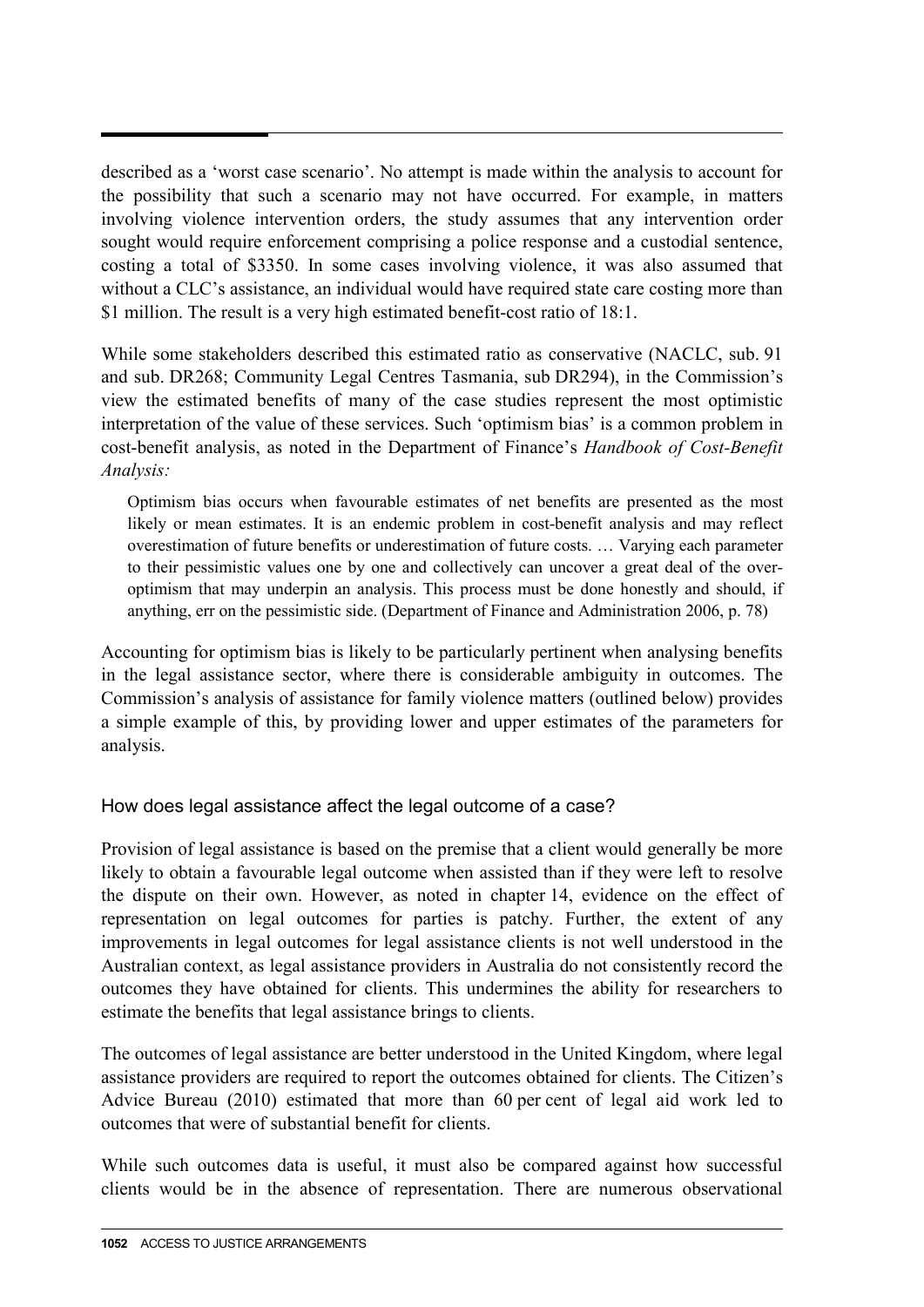studies, particularly from the United States, that observe differences in the rates of success between represented and unrepresented parties, and thus infer a positive correlation between representation and success (Engler 2009). However, most of these studies do not use randomised control trials,  $\frac{1}{1}$  $\frac{1}{1}$  $\frac{1}{1}$  and so cannot infer a causative relationship between representation and favourable legal outcomes because they do not account for other possible differences between professionally represented and self-represented parties (and their cases).

Where randomised control trials have been used to measure the effect of representation on legal outcomes, the results have been mixed. In a randomised control study of legal aid in a housing court in the United States, Greiner, Pattanayak and Hennessy (2013) found that receiving full representation led to a favourable outcome in two thirds of cases, compared with only one third for those who received 'unbundled' assistance. However, in a previous randomised control trial for unemployment benefits appeals, no firm conclusion could be drawn on whether being represented affected the probability that a claimant would prevail (Greiner and Pattanayak 2012). It was found that being offered representation (regardless of whether the offer was accepted) had no statistically significant effect on outcomes.

Based on the available evidence, it would appear that parties are more likely to obtain a successful legal outcome when they receive legal assistance — although the degree of success varies widely between studies, dispute types, and jurisdictions. However, this does not mean that unassisted parties will always be unsuccessful, nor will an assisted party always obtain a favourable outcome. Estimates of the benefits of legal assistance should factor these considerations into their analysis.

### Do favourable legal outcomes translate into positive practical outcomes?

While legal assistance is generally provided to address the legal problems of clients, obtaining a favourable legal outcome or decision may not necessarily translate into a positive outcome 'outside the court room'. While formal acknowledgment of a particular legal right may bring some emotional benefits to the individual in question (which may be important), many of the potential tangible benefits from legal assistance will only arise if the formal acknowledgment actually causes a practical change in circumstances.

For example, obtaining an AVO for a victim of family violence will only produce benefits to the client (and society) if the order actually prevents further violence from occurring. This is not the case, for example, if the offender breaches the order, or if it is likely that the violence may have ceased regardless of whether an order was obtained. This example is discussed in further detail later in this appendix.

-

<sup>1</sup> Randomised control trials allocate people at random to receive one of a number of interventions (or 'treatments'), usually along with a randomly assigned 'control' group that receives no intervention. This reduces the effect of selection bias between treatment groups, and thus any significant differences in outcomes between the groups can be more conclusively attributed to the interventions received.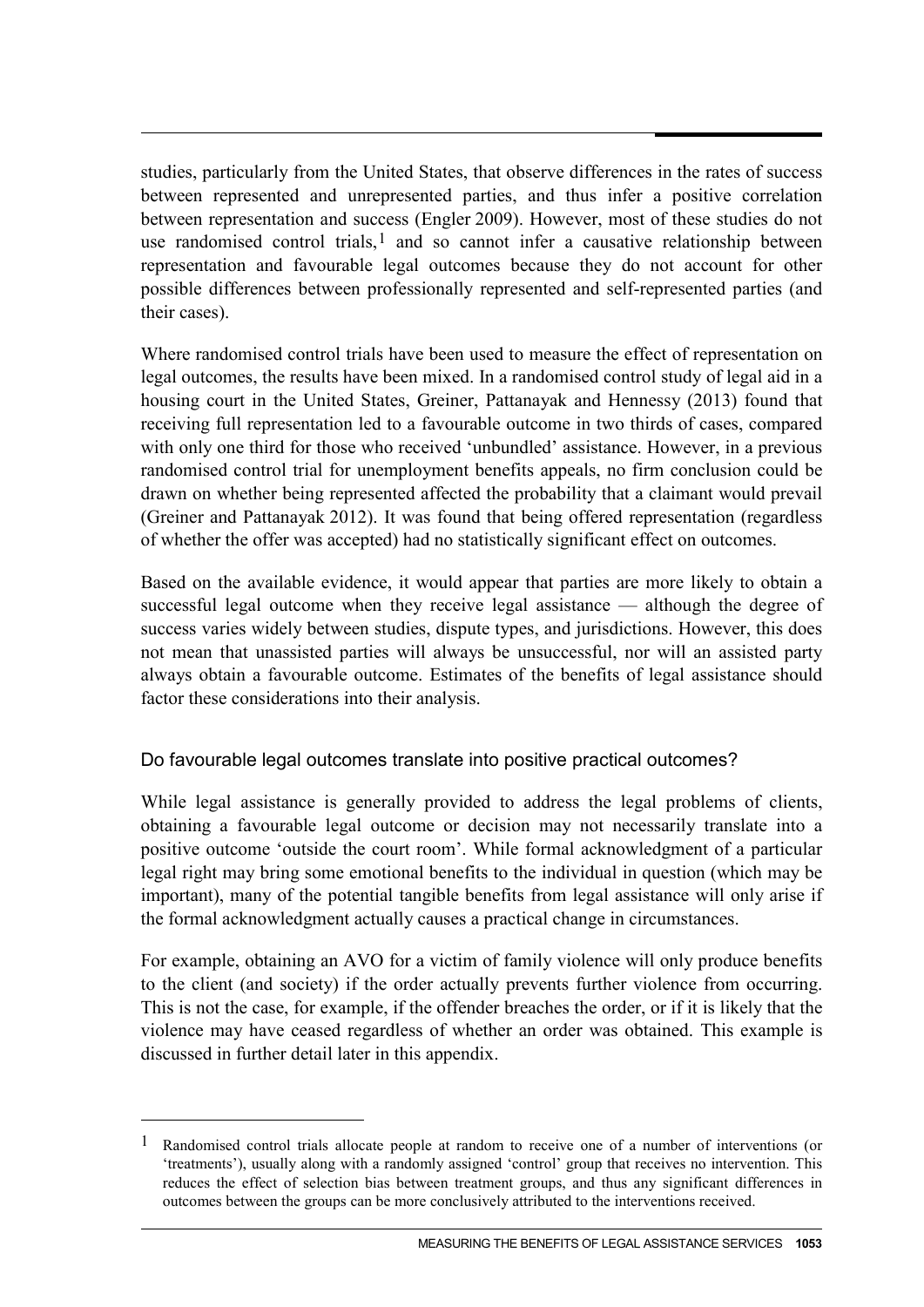Assumptions about the duration of outcomes are also critical. For example, preventing an eviction order against an individual could lead to tangible social benefits in the prevention of homelessness. But the benefits of such an outcome may be overstated if the individual is still unable to secure stable housing in the long run, and becomes homeless despite receiving legal assistance.

#### What are the costs of the adverse outcomes that may be avoided?

Adverse outcomes that are often suggested to arise from unresolved legal problems can include loss of employment, financial distress, homelessness, relationship breakdown, family violence, mental illness and substance abuse (Coumarelos et al. 2012). These outcomes can lead to substantial costs to individuals, governments and the wider community — costs which may be avoided in some cases by providing legal assistance. The social costs of many of these adverse outcomes have been previously investigated for example, the social costs of family violence in Australia have been estimated extensively in the past (section K.2).

As noted in chapter 21, not providing legal assistance for civil matters can be a false economy where the costs of unresolved problems are shifted to other areas of government spending such as health care, housing and child protection. It is desirable, from a budgetary perspective, for government to understand the extent to which these costs are avoided through legal assistance. Even within a given set of budget constraints, additional outlays on legal assistance are likely to be justified if they reduce outlays in other areas of government spending by a similar or greater amount.

However, of greater economic significance are the costs to the community as a whole that may be avoided by providing assistance with legal problems. In many types of adverse outcomes, the costs are mainly borne by groups other than the government. For example, more than two thirds of the costs of family violence are estimated to fall upon victims, their families and employers (Access Economics 2004). Thus, reducing the incidence of these adverse outcomes may be welfare-enhancing across society, even if this comes at a net budgetary cost to government and so, in principle, may justify public funding of legal assistance.

# **K.2 Illustrating costs avoided by providing legal assistance for family violence matters**

Prevention of family violence has been featured as a benefit arising from legal assistance in a number of previous studies, both in Australia and overseas (Florida TaxWatch 2010; Judith Stubbs and Associates 2012; Kushner 2012). Legal assistance providers can provide people seeking an apprehended violence order (AVO) with assistance, including preparation and assistance with documentation, and representation at court proceedings.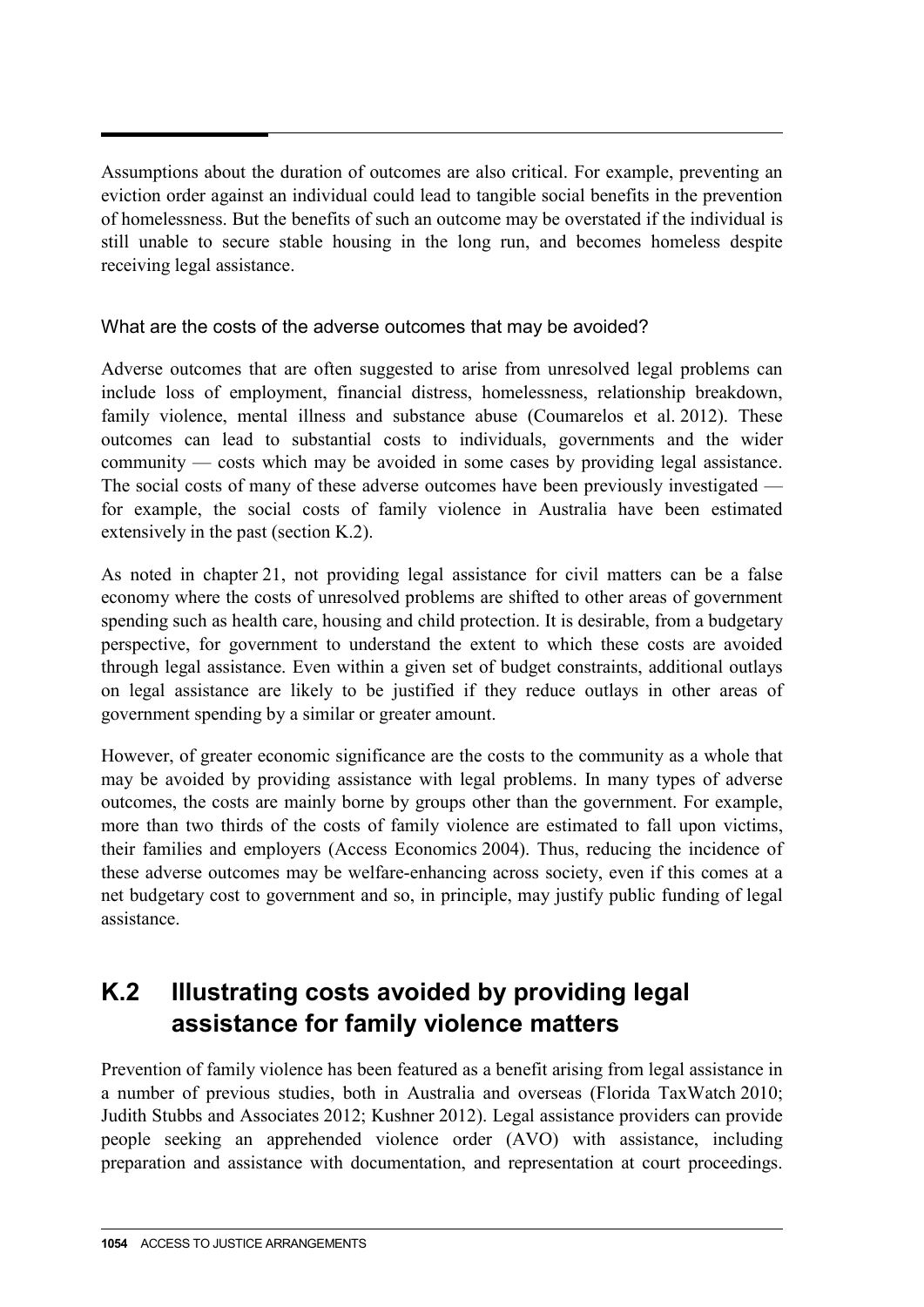This section demonstrates how the principles outlined previously in this appendix can be used to estimate the benefits of providing such assistance with AVOs.

## What would happen to clients without assistance?

Some previous studies have assumed that a lack of assistance with an AVO will lead to a continuation of violence for victims. However, this does not appear to be a reasonable assumption as:

- some victims may take steps themselves to obtain an AVO without assistance
- in some cases where an AVO is not obtained, the perpetrator may cease to commit violent behaviour anyway
- some victims may undertake other actions to prevent or reduce the risk of further violence.

This is evident in the empirical literature surrounding family violence — discussed further below — which indicates that over time, a significant share of victims do not continue to be subjected to ongoing family violence, even in the absence of legal protections such as AVOs.

However, it is less clear to what extent some individuals would take steps to obtain AVOs without assistance. There is little evidence on how the *presence* of a duty lawyer would affect the decision of an individual to attend court proceedings seeking an AVO. On the one hand, the knowledge that such a service is present could encourage attendance. On the other hand, the knowledge that the service would not be provided in advance, or be particularly tailored to the individual's circumstances may not encourage attendance to any greater degree than if the duty lawyer were not present.

For this analysis, the Commission has assumed that, in the absence of duty lawyer services, victims of family violence would represent themselves in proceedings to obtain an AVO — though it is not assumed they would always successfully obtain an AVO following proceedings. This assumption is based on the fact that duty lawyer services are generally located 'in-court', meaning that at the point at which assistance is received, the victim has already made the decision to attend proceedings.

### How effective are legal assistance providers in obtaining AVOs?

Measuring the benefits of legal assistance requires an estimate of how often providers are able to obtain a favourable outcome for their clients, compared with a situation where the individual had received no assistance. In the case of family violence, this could be measured by comparing the rates at which AVOs are successfully obtained by LAC clients and the wider population (bearing in mind both the merit test applied by LACs, and the possibility that a LAC client may be less capable than others of securing an AVO if self-represented).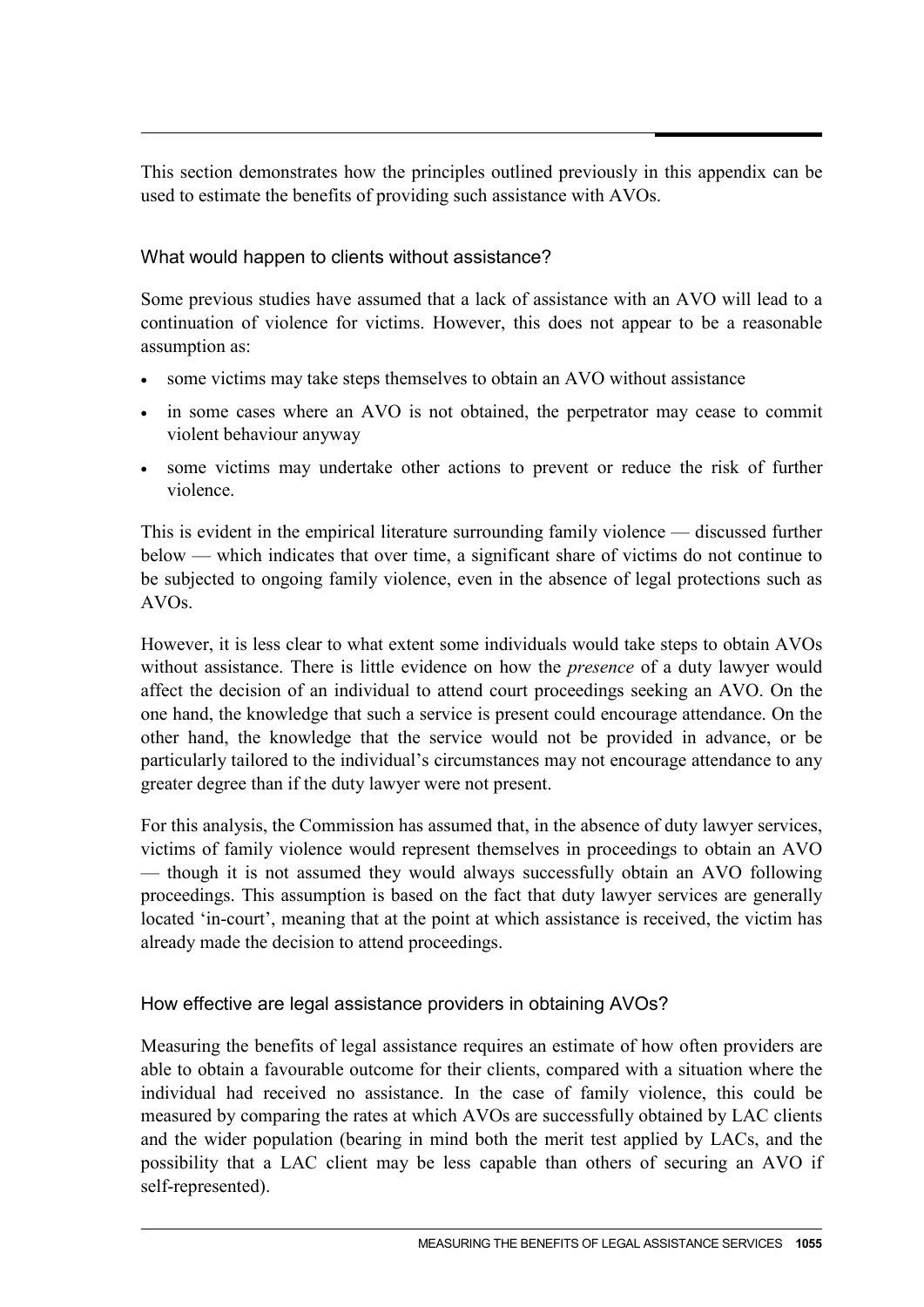However, in Australia, the 'success rate' of AVO applications does not appear to have been measured. While data is generally available on the number of AVOs granted annually, the number of AVO applications each year is not published. When approached by the Commission, several LACs were also unable to produce data outlining how many of their applications for AVOs were successful. This poses a challenge to measuring the extent to which legal assistance providers affect legal outcomes for clients seeking AVOs.

However, there is some evidence from overseas that legal representation is correlated with success in obtaining a protection order — for example, a study from the United States found that 83 per cent of women who were professionally represented were successful in obtaining an order, compared to 32 per cent of self-represented women (Murphy 2002). This is supported by the broader literature outlined above on the benefits of representation in other case types. Those cases represented by LACs may also be expected to be more likely to be successful given the merit test applied by LACs when considering whether to represent a client.

Other studies have assumed a smaller advantage is gained by being represented. In a previous cost-benefit analysis of legal aid provision in Florida, a success rate of 69 per cent was assumed for legal aid clients securing a restraining order, compared with 55 per cent for those seeking a restraining order without legal aid assistance (Florida TaxWatch 2010). While the authors of this study suggest that these assumptions are based on research, they do not point to any specific sources or studies that comprised this research.

### How often do AVOs prevent family violence?

Some previous studies into the benefits of legal assistance have assessed the benefits of an AVO as being the full cost of an avoided case of violence or assault. For example, Judith Stubbs and Associates (2012) estimated the community benefits of assisting an individual with an AVO at \$37 000, based on estimates of the costs of family violence by Access Economics (2004). However, for this to be a reasonable estimate of the benefits of assistance with an AVO, it must also be assumed that:

- the perpetrator will not breach the AVO
- in the absence of the AVO, the perpetrator would have continued to commit abuse
- without the AVO, the victim would not have taken other actions to prevent or reduce the risk of family violence.

The available evidence suggests that these are not reasonable assumptions on which such estimates should be based. First, in practice, perpetrators of family violence are known to breach AVOs — for example, roughly one in three AVOs were breached in Victoria in 2012-13 (Spooner and Butt 2013). Second, as noted above, there may be some cases where an AVO is not obtained, but the perpetrator ceases their violent behaviour anyway. Finally, as acknowledged by Kushner (2012), those that do not obtain an order may still undertake other actions to prevent, or reduce the risk of, further violence.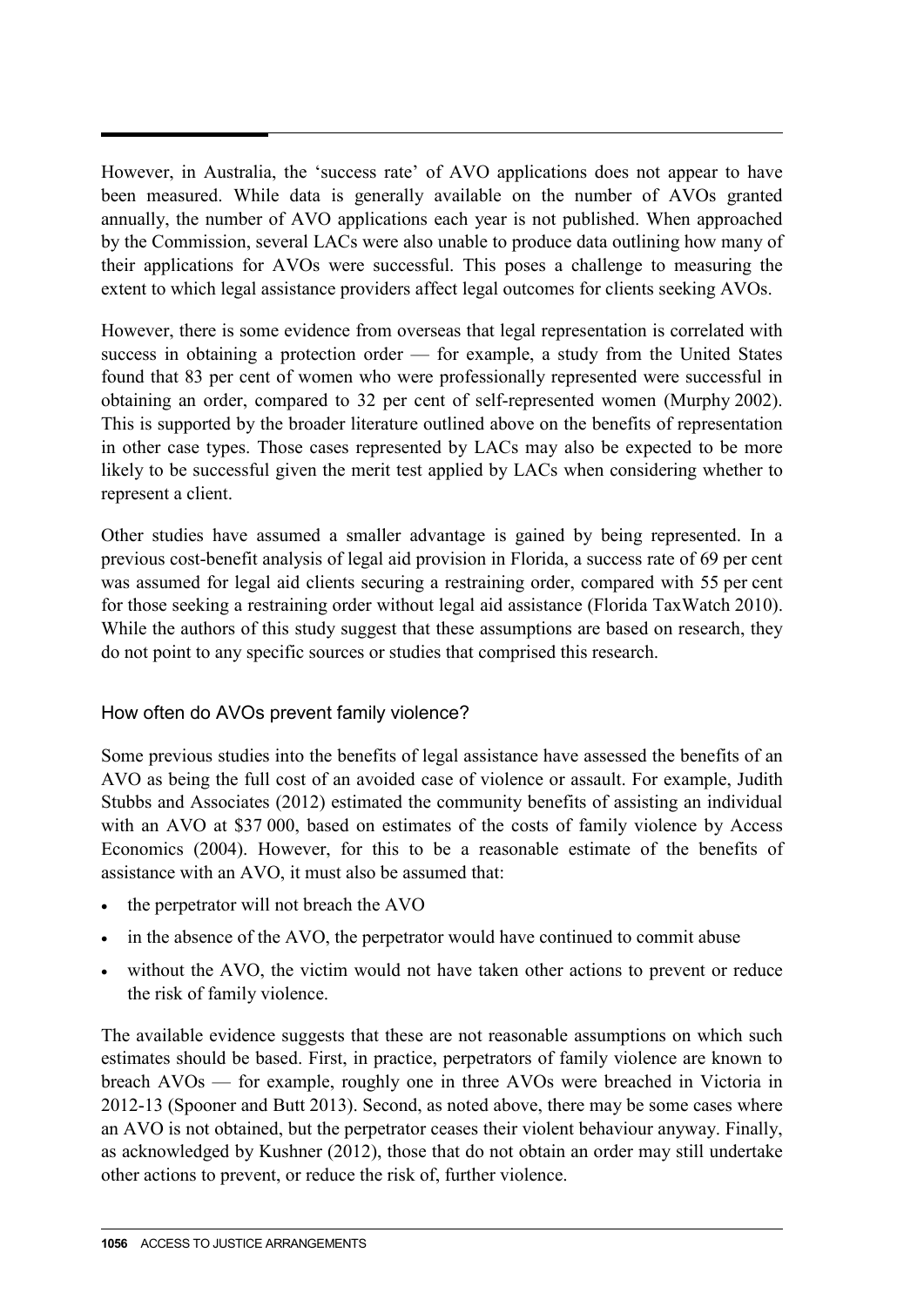Empirical research on the effectiveness of AVOs at reducing subsequent violence is limited, especially in the Australian context. While some studies have shown reductions in the incidence of family violence for those who did obtain a protection order, most of these do not include a comparison with the rate of subsequent violence for those who did not obtain a protection order.

A study from the Australian Institute of Criminology of young women (aged 18-23 years) experiencing violence found that among those who obtained both an AVO and police assistance, 55 per cent experienced no subsequent violence. Of those who only received police assistance (without an AVO) this figure was 40 per cent (Young, Byles and Dobson 2000). However, it is worth noting that the study found that after a 12 month period, violence had ceased for similar shares of young women (91 per cent compared with 90 per cent) whether or not they had sought any form of legal protection (such as an AVO or police protection).

The available evidence from Australia can also be compared with similar studies from overseas jurisdictions, such as the United States. A study from Washington State found that in the 12 month period following an initial incident of domestic violence, women who obtained protection orders experienced 11.1 fewer incidents of physical violence per 100 women than a group without protection orders (2.9 incidents of physical abuse per 100 person years for those with protection orders compared with 14.0 incidents of physical abuse for those without orders) (Holt et al. 2002). This study was also used by Kushner (2012) to estimate the number of incidents of abuse avoided by providing legal aid.

Other studies have aimed to establish a direct link between the provision of legal assistance for family violence and reductions in family violence. Farmer and Tiefenthaler (2003) found that increased provision of legal services for victims of family violence likely contributed significantly to declines in the incidence of family violence during the 1990s in the United States. Another study, using unpublished evidence from Virginia, found that an expansion of legal aid in Southwest Virginia coincided with a 35.5 per cent reduction over four years in requests for protection orders in that region, compared with a statewide reduction of only 16.2 per cent — while the violent overall crime rate increased by 12.7 per cent (Abel and Vignola 2010).

### How much does family violence cost government?

As noted previously, the costs of adverse outcomes such as family violence must be calculated in order to determine the benefits associated with their avoidance. In the case of family violence, the costs to government and society have been the subject of many studies. A frequently cited estimate of the economic and social costs of family violence comes from analysis by Access Economics (2004). They estimated that the annual costs to government from family violence exceeded \$1.3 billion in 2002-03, with broader costs to society of approximately \$8.1 billion. Averaged across the estimated number of victims, this amounted to more than \$3000 per victim in annual costs to government, and almost \$20 000 per victim in annual costs to society.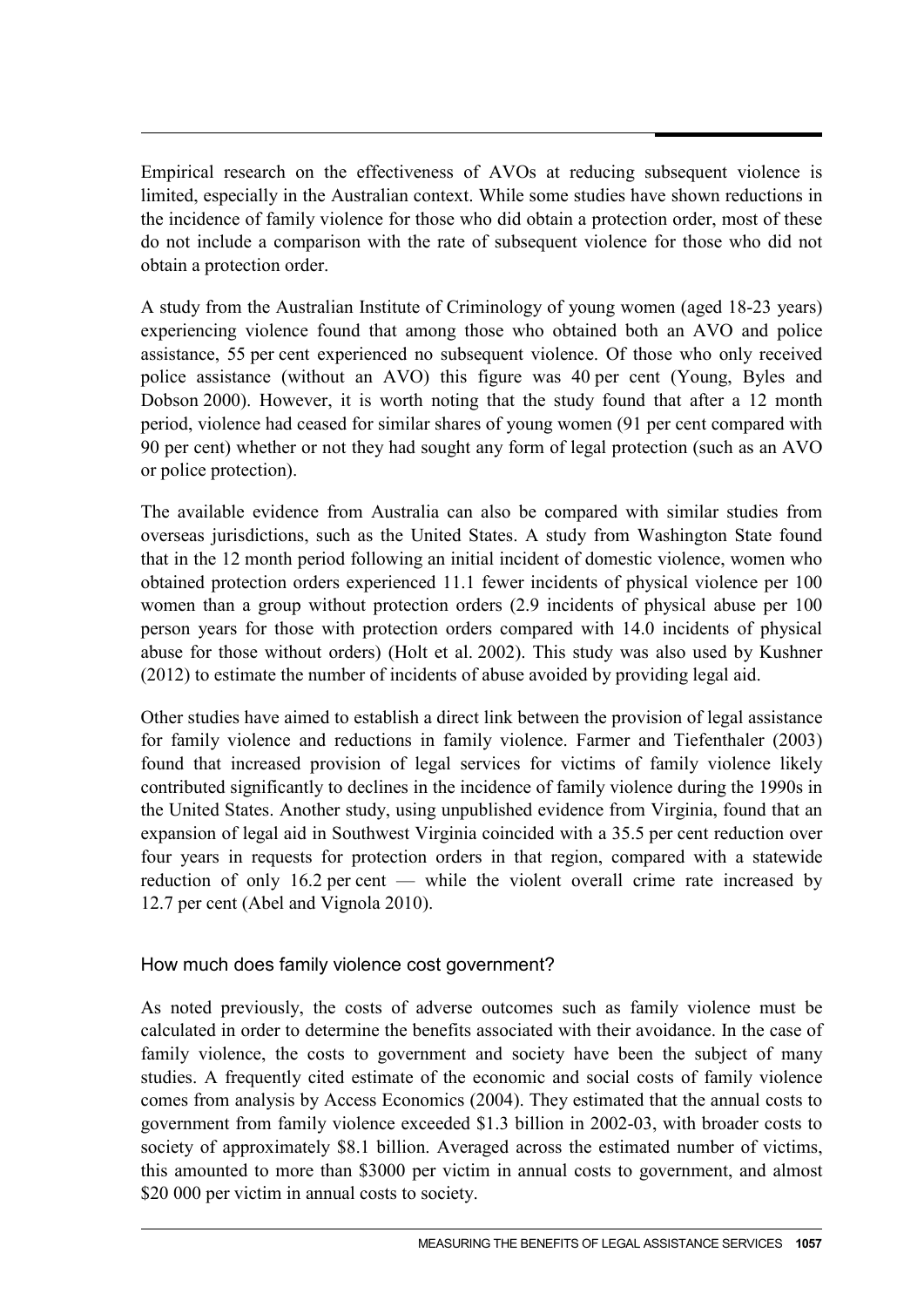The estimates by Access Economics for 2002-03 were subsequently updated by KPMG (2009) to project the costs of violence against women in the year 2021-22. They estimated the annual costs to government will be \$7640 per victim, with broader social costs of more than \$40 000 per victim each year in 2021-22.

Such estimates are not without their own shortcomings and uncertainties, especially for an issue such as family violence. Some of the costs associated with violence — such as the pain and suffering experienced by victims — are less tangible (though are nonetheless significant) and thus can be challenging to quantify in monetary terms. Further, as noted by the Access Economics report, many of the costs often attributed to violence are also long-term, such as health costs, premature mortality, loss of income, and effects on children exposed to violence. This can make their quantification more difficult, especially where violence intersects with other complex issues and underlying causes of disadvantage (making it challenging to disentangle the costs and attribute them to any given cause).

However, the drawbacks of such costing approaches are not the primary concern of this appendix. Rather, for a given estimate of the costs of family violence, the more relevant concern is the soundness of the methodology used to calculate how often such costs are avoided by an intervention such as legal assistance. Given the breadth and complexity of conducting such an estimate, the Commission has not attempted to make its own detailed estimates of the costs of violence in 2014-15. Rather, this Appendix has used the Access Economics and KPMG studies to construct two possible bounds ('lower' and 'upper' estimates) to estimate the costs of family violence in 2014-15 (see table K.1).

|                               | Access<br>Economics         | <b>KPMG</b>    | <b>PC</b> lower<br>estimate | PC upper<br>estimate |  |  |
|-------------------------------|-----------------------------|----------------|-----------------------------|----------------------|--|--|
| Year                          | 2002-03                     | 2021-22        | 2014-15                     | 2014-15              |  |  |
| Cost to government            | $$1.3$ billion <sup>a</sup> | \$2.9 billion  | \$1.8 billion               | \$2.6 billion        |  |  |
| Cost to society               | \$8.1 billion               | \$15.6 billion | \$12.6 billion              | \$13.6 billion       |  |  |
| Number of female victims      | 353 600                     | 385 426        | 360 000                     | 370 000              |  |  |
| Cost to government per victim | \$3 270                     | \$7 640        | \$5 000                     | \$7 000              |  |  |
| Total social cost per victim  | \$19800                     | \$40 400       | \$35 000                    | \$36 750             |  |  |

#### Table K.1 **Estimating the annual cost to government of family violence**

**a** Calculated by combining the estimated costs to the Australian government of \$848 million and state and territory governments of \$487 million.

*Sources*: Access Economics (2004); KPMG (2009); Productivity Commission estimates.

It is also worth noting that the use of the Access Economics and KPMG estimates will lead to a small degree of 'double counting', as these estimates include some expenses associated with family violence — such as the cost of legal aid — which would still be incurred when legal assistance is provided to victims of family violence. However, given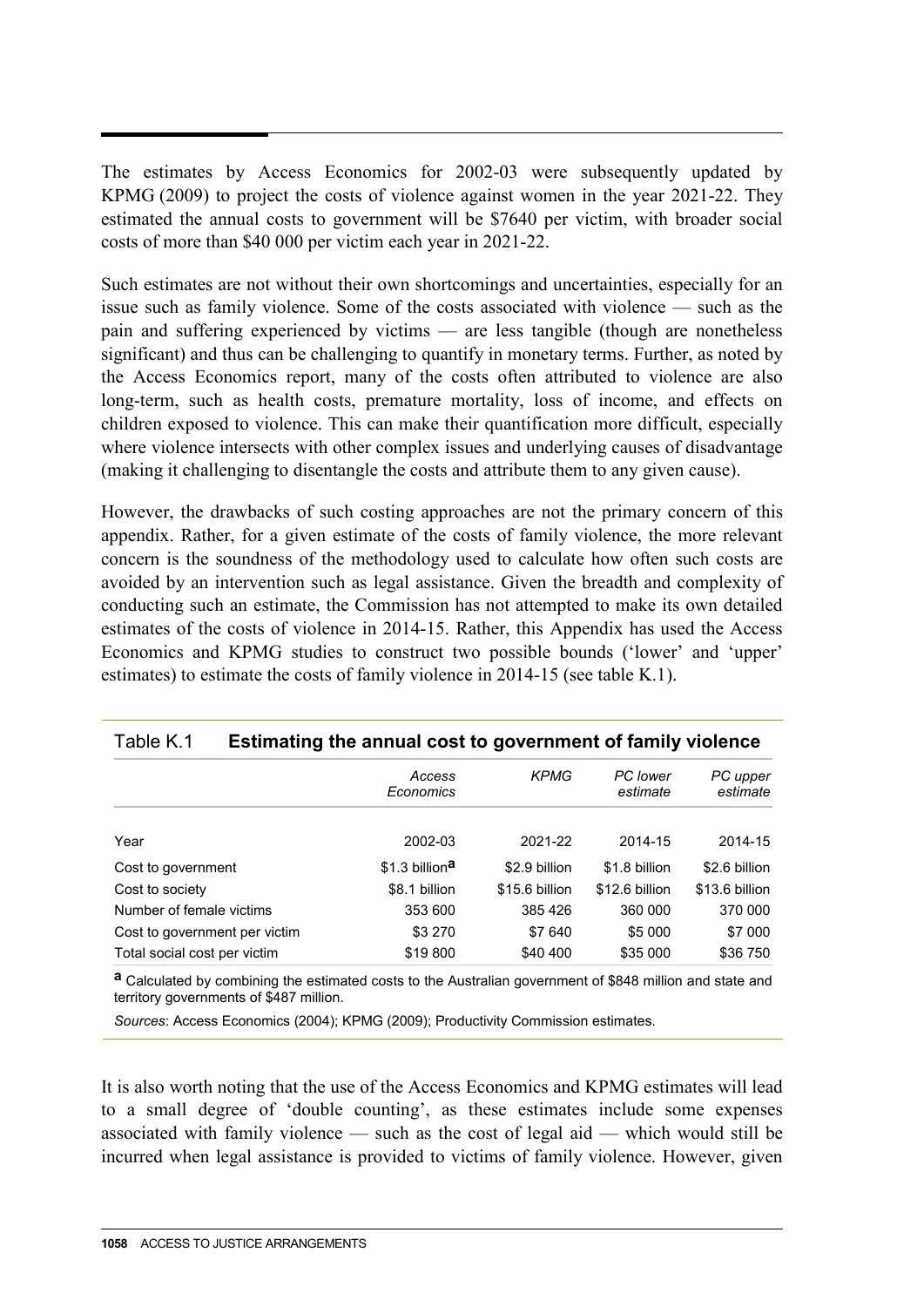that such costs appear to be relatively negligible compared to the overall estimates, these are unlikely to substantially affect the results of such analysis.

In the next section, the Commission has used its estimates of costs of family violence to the government and society overall, to approximate the costs that may be avoided where legal assistance with AVO applications may prevent further incidents of family violence.

#### What are the benefits of providing legal assistance for AVOs?

Based on the evidence outlined above, the Commission has constructed some illustrative estimates of the benefits of providing duty lawyer services to people seeking AVOs in family violence matters. The parameters used to construct these estimates have been based on the empirical literature outlined previously in this appendix. To account for uncertainty arising from a lack of empirical data collection by providers, the Commission has used a range of parameters to construct lower and upper bounds for its estimates.

For those who do receive duty lawyer assistance, the Commission has assumed, based on the literature outlined above, that the probability of successfully obtaining an AVO is increased by between 40 and 60 per cent. Based on the available evidence, the Commission has estimated that further incidents of violence would have occurred without an AVO in between 10 and 20 per cent of cases. These parameters for analysis, and the resulting estimates of expected benefits, are set out in table K.2.

|                                                                                             | Lower estimate | Average estimate | Upper estimate |
|---------------------------------------------------------------------------------------------|----------------|------------------|----------------|
| <b>Parameters</b>                                                                           |                |                  |                |
| Cost to governments per victim                                                              | \$5 000        | \$6 000          | \$7 000        |
| Cost to the community per victim                                                            | \$35 000       | \$35 875         | \$36 750       |
| Additional probability of obtaining an AVO<br>with legal assistance                         | 40 per cent    | 50 per cent      | 60 per cent    |
| Probability that an incident of violence will<br>be avoided due to obtaining an AVO         | 10 per cent    | 15 per cent      | 20 per cent    |
| <b>Estimated benefits</b>                                                                   |                |                  |                |
| Expected avoided cost to government per<br>instance of assistance for an AVO<br>application | \$200          | \$450            | \$840          |
| Expected avoided cost to society per<br>instance of assistance for an AVO<br>application    | \$1400         | \$2 690          | \$4 410        |
| Source: Productivity Commission estimates.                                                  |                |                  |                |

### Table K.2 **Estimating the benefits of providing legal assistance for Apprehended Violence Order applications in 2014-15**

The above estimates suggest that the expected benefits to the wider community from providing assistance with family violence matters may be substantial — ranging from \$1400 per case to more than \$4400 per case, depending on the parameter values chosen.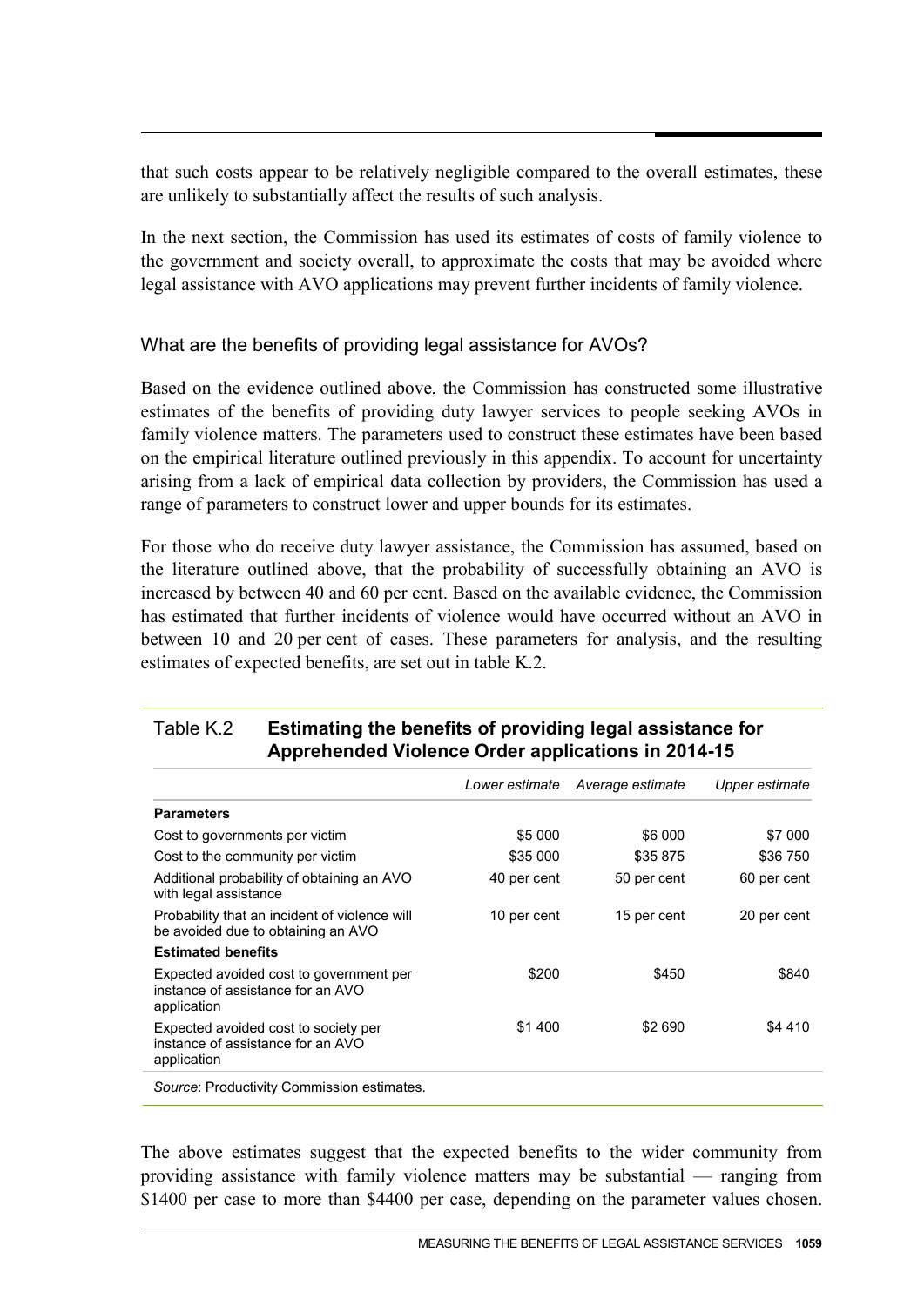However, even if the significant potential benefits to the whole community — including victims of family violence — are overlooked, the above results suggest that funding legal assistance in these matters is likely to be justified from a budgetary perspective alone. The Commission has estimated that providing duty lawyer assistance for AVOs may, on average, generate expected savings to government of approximately \$450 per case (noting that this figure may range between \$200 and \$840, depending on the assumptions adopted). Based on cost data from legal assistance providers, this is likely to more than offset the cost of providing a duty lawyer in each case (chapter 14).

Another implication from this analysis is that the estimated benefits vary widely based on the parameters that are used — this illustrates the sensitivity of such approaches, and the vulnerability of these results to being skewed by spurious assumptions. While the above parameters have been informed where possible by existing studies into family violence and legal representation, they remain imperfect approximations in the absence of a consistent evidence base. The Commission has made numerous recommendations to improve the collection of relevant and consistent data in the civil justice system (chapter 25). Without improved data collection, the reliability of such analysis will continue to be limited by a lack of evidence, and the benefits of legal assistance will continue to be poorly quantified.

## **K.3 Do the costs of self-represented litigants justify legal assistance funding?**

It is often suggested that self-represented litigants (SRLs) can impose a resource burden on the courts and the legal process — and especially so in superior courts, where procedures generally operate on the assumption that parties are represented (chapter 14). Some have thus argued that providing publicly-funded legal representation can save the government money through more expedient court processes.

Numerous stakeholders to this inquiry have pointed to PricewaterhouseCoopers' (PwC) report *The Economic Value of Legal Aid* as evidence of the benefits of legal aid funding (Law Council of Australia, sub. 96, sub. DR266; Law Institute of Victoria, sub. DR221; Law Society of Western Australia, trans., p. 489). This report focused on quantifying the benefits of such efficiency gains, and concluded that there are net efficiency benefits with a reported benefit-cost ratio of 1.60 to 2.25 — from providing the existing legal aid service mix of Family Court representation, duty lawyers and family dispute resolution (FDR) services (PwC 2009).

However, in the Commission's view, the PwC report does not, in and of itself, provide a compelling case for the benefits of legal assistance for two main reasons:

- the findings of PwC's analysis rest largely upon an assumption regarding the inefficiency of SRLs which may not be generally applicable
- the figures contained within the report indicate that legal aid representation and duty lawyer services do not deliver a positive net benefit (in terms of efficiency gains).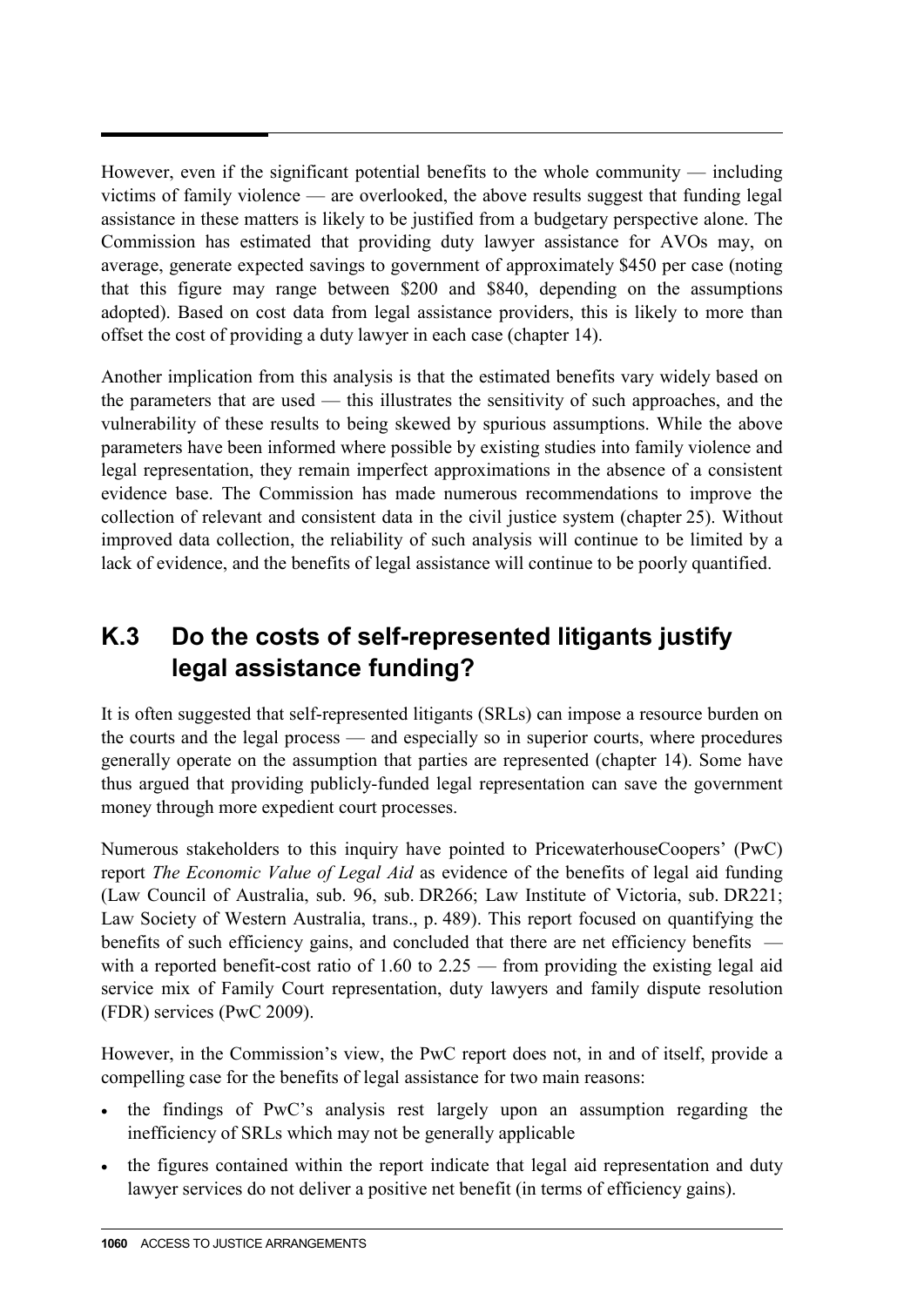The Commission has previously noted that any additional costs imposed by SRLs on the courts are not well quantified (chapter 14). Thus PwC's analysis is underpinned by a key assumption that cases involving SRLs are assumed to take 20 per cent longer to resolve. This figure was also used by Judith Stubbs and Associates (2012) to estimate the costs of SRLs for a cost-benefit analysis of CLCs. This assumption is based on a single finding for civil appeals cases in a 2004 annual review of the Western Australian courts. The annual review does not report the sample size, measurement approach, or any other details as to how this figure was calculated.

Further, as acknowledged by PwC, the procedures and requirements of a civil appeals court are different to (and are likely to be more onerous than) those of family law courts. Yet their analysis goes on to assert that this 20 per cent figure is 'considered to be a conservative estimate' (p. 29). There are no comparisons with other evidence or studies on SRLs to determine whether this assumption is reasonable, or indeed conservative.

The PwC report also assumes an efficiency gain of 5 per cent where parties are assisted by duty lawyers. No evidence is used to form the basis of this assumption, and thus it may be a significant over- or under-estimation of any such efficiency benefits.

For FDR services, PwC assume that without FDR the parties would bring their dispute to the courts as SRLs. This is calculated as an efficiency cost of 120 per cent — the full cost of the court proceedings that may have otherwise been avoided, plus the 20 per cent efficiency cost of the parties self-representing.

However, even if these efficiency benefit assumptions are accepted, the net efficiency benefits of providing representation are not strongly supported by PwC's own analysis. While the existing legal aid case mix — comprised of representation, duty lawyers and FDR — is found to deliver a positive net benefit, these benefits primarily stem from the provision of FDR, rather than representation or duty lawyers. This echoes analysis by KPMG (2008), who found that the benefits of FDR exceeded the costs of the service.

Disaggregating the figures from PwC's analysis by each service type suggests that the assumed efficiency benefits do not outweigh the costs of providing representation in family law matters (table K.3). Further, the provision of duty lawyers only provides a cost saving where average court costs are assumed to be higher (and thus the efficiency gain is greater). Indeed, PwC's own analysis of a scenario where only representation services are funded delivers a negative net benefit (in terms of the efficiency of proceedings).

Put more simply, it may be easy to misinterpret PwC's finding that the current legal assistance service mix overall provided a net benefit to mean that each component representation, duty lawyer services and FDR — was also found to have produced a net benefit. But a more thorough examination of PwC's findings indicates that this is not the case for representation services, and possibly duty lawyers. This highlights the importance of effectively communicating what can ultimately be a complicated message regarding the benefits of legal assistance, and the need for stakeholders to carefully scrutinize the available evidence.